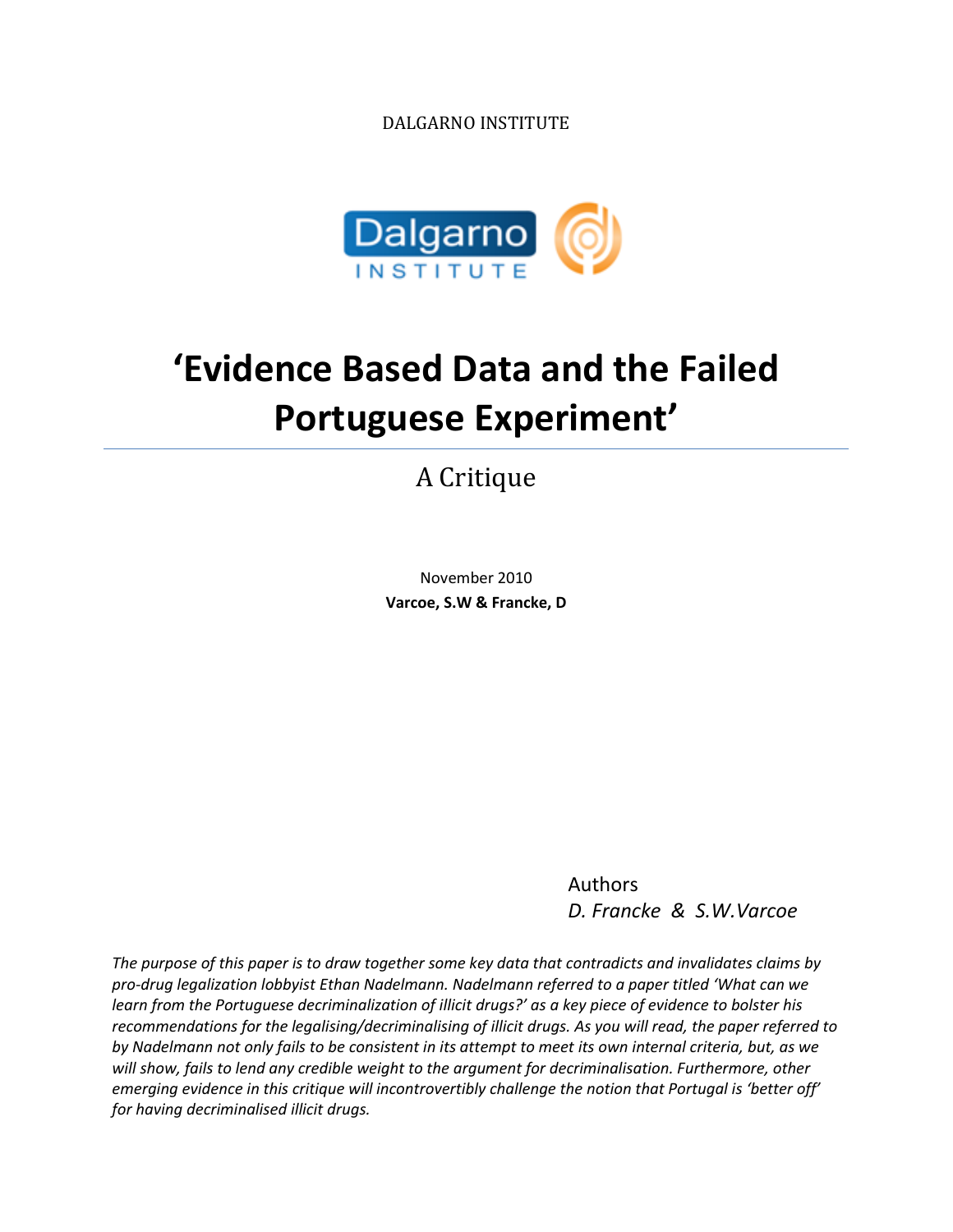# **Introduction**

The purpose of this composite document is to challenge the recent claims by pro-drug legalization lobbyist Ethan Nadelmann about key 'proofs' he cited to bolster his case for the legalization of illicit drugs as quoted in ABC 7:30 report 23/11/10,

*There is proof now coming from Portugal - a wonderful report out just this week in the British Journal of Criminology by Alex Stevens - that Portugal's policy of decriminalising possession of all drugs has not resulted in an increase in drug use, but it has resulted in a reduction in crime, reduction of HIV, Hep C and other drug related ills. So there's powerful evidence.* **<sup>1</sup>**

As you will read in the following evaluation of the said 'evidence', there is very much a different picture painted about the impact of decriminalisation. Of course the key to understanding and using evidence is to establish both the context and framework of investigations. In the key study by Hughes and Stevens you will discover that the original premise for making both conclusions and claims did shift during the course of the paper, as the following will show thus generating (to use a Nadelmann phrase) 'Overwhelming Proof'<sup>2</sup> that decriminalization has failed not only drug users but the wider population of Portugal. However, more importantly the paper failed to genuinely confirm the hypothesis and findings that Hughes and Stevens sought to arrive at.

# **The Critique**

A Critique of this paper by Dalgarno Institute

To quote the researchers, Hughes & Stevens, page. 1004, Paragraph 3

# *However we can test the hypotheses from some politicians and academics... that decriminalization necessarily leads to increases in drug use and related harms.* **3**

According to conclusion on page 1018, 2nd paragraph:

*...while small increases of drug use was reported by Portuguese adults, the regional context of this trend suggests that they were not produced solely by the 2001 decriminalization. We would argue that they are less important than the major reductions seen in opiate-related deaths and infections as well as reductions in young people's drug use.* **<sup>4</sup>**

First the researchers say that they want to test the hypotheses...then once the evidence is not in favour they focus on something else entirely! The hypothesis stands according to the evidence! I would further argue that the regional trend in increase could have been influenced by the relaxed laws in Portugal (ripple effect) unless the trends were present before 2001. None of their graphs show pre 2001 trends so we can't comment decisively.

I would say the evidence is more in favour of not decriminalizing. As usual it's the spin doctor approach really, nothing is conclusive, but anything and everything is being inferred to favour the particular viewpoint of the authors. There's a lot of smoke-screening and diverting of attention onto other outcomes which cannot be conclusively proven to be a result of the Portugal strategy anyway.

The arguments put forward on pages 1005/1006 are weak at best. This was the Holy Grail they were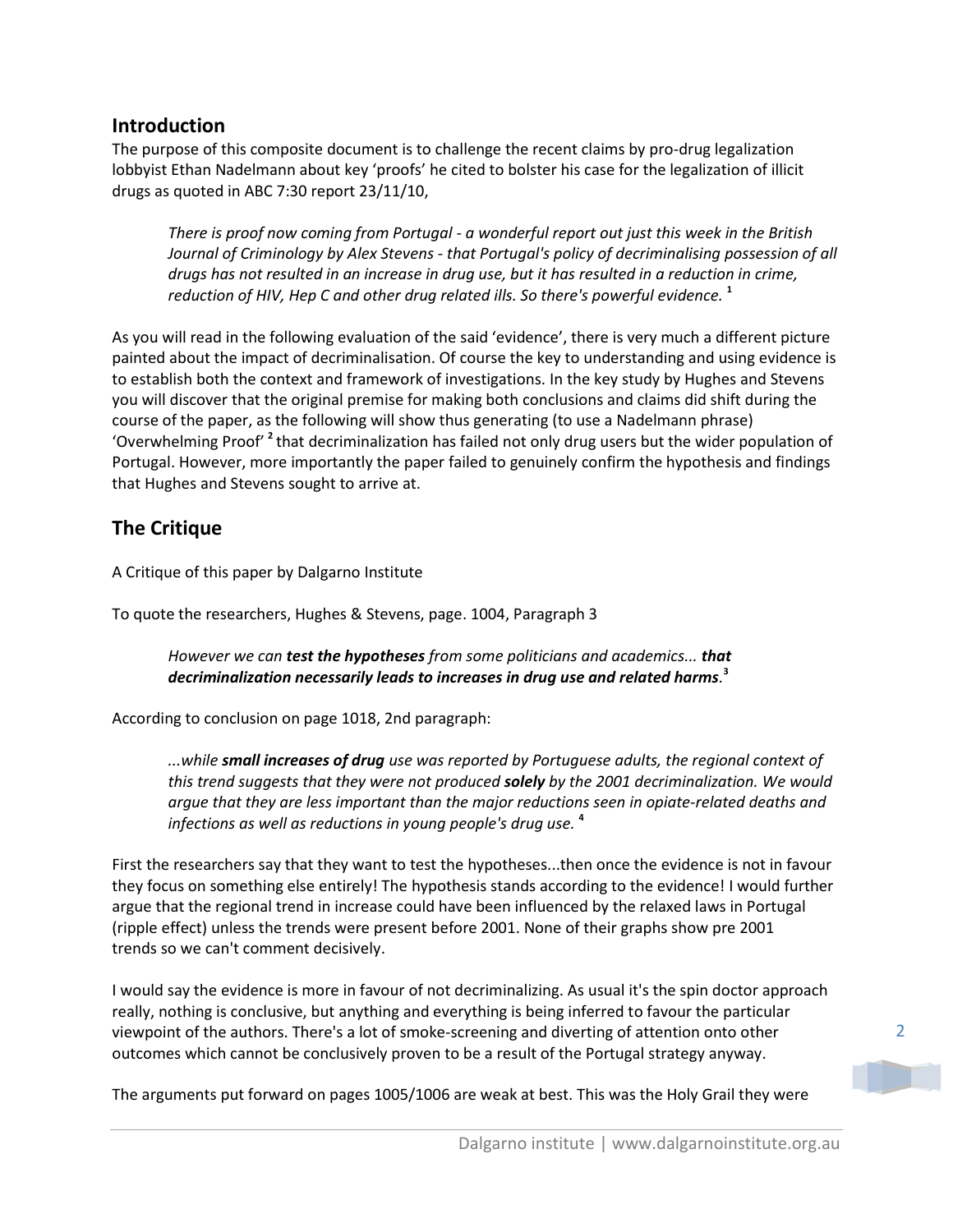after, to see whether drug use would increase or decrease. I'm sure if it had decreased even slightly, they would have been doing cartwheels to point out that the evidence was conclusive...but since it went up "**slightly** to **moderately"** they are scratching around to find a 'plausible' explanation as to what caused that ...so much for the evidence based approach!

Response for p 1006 comment:

Seeing that Portugal was now a 'drug haven' with very soft drug related criminal laws everyone and his dog must've wanted to cash in. Obviously there was a lot of cash to be made (ergo the increase in use), and if more drugs were coming into the region and being made in Portugal for local market and export (again evidenced by a 499% increase in drugs seized, captures of ecstasy alone increased by a staggering 1526% pg 1011) of course one would expect to find regional trends increasing (why on earth would it decrease?). As I've commented on p 1018 about conclusions, the only way to really answer this question for sure would be to conduct the reverse of this whole test as well (the following are additional comments):

- severely increase penalties only
- severely increase penalties & increase Therapeutic Responses (TR)
- Decriminalise only with no increased TR
- Decriminalise and increase TR (which is what they've done)
- Other combinations and variants also possible.

Once tests along these lines are conducted and analysed we'll be in a much better position to claim conclusive 'evidence based' outcomes.

Halfway through the paper their big *'Silver Bullet'* is the measurement of PDU (Problematic Drug Use) and if this declines then their claim is that interventions are working? So now the goal posts have changed !

## *..However we can test the hypotheses from some politicians and academics... that decriminalization necessarily leads to increases in drug use and related harms. 5*

In other words general drug use increase is not considered to be a smoking gun, it has to be *Problematic* (which is nowhere defined in the paper, at least not where we could find but at other sources it is predominantly described as intravenous opioid use, which does not include cannabis, alcohol, ecstasy etc)

So suddenly they are claiming that PDU (Problematic Drug Use) has indeed **declined** (p 1008) and this constitutes *"strong evidence that the Portuguese decriminalisation has not increased the most harmful forms of drug use."* Here's the problem though...on p 1006 when they start talking about PDU they are all **Estimated figures** (one before the last paragraph) based on the Multiplier method which is one of 3 methods that can be used, which is:

- a simple multiplier method using police, treatment, mortality or HIV/HCV data;
- capture–recapture methods;
- extrapolation via multivariate indicator methods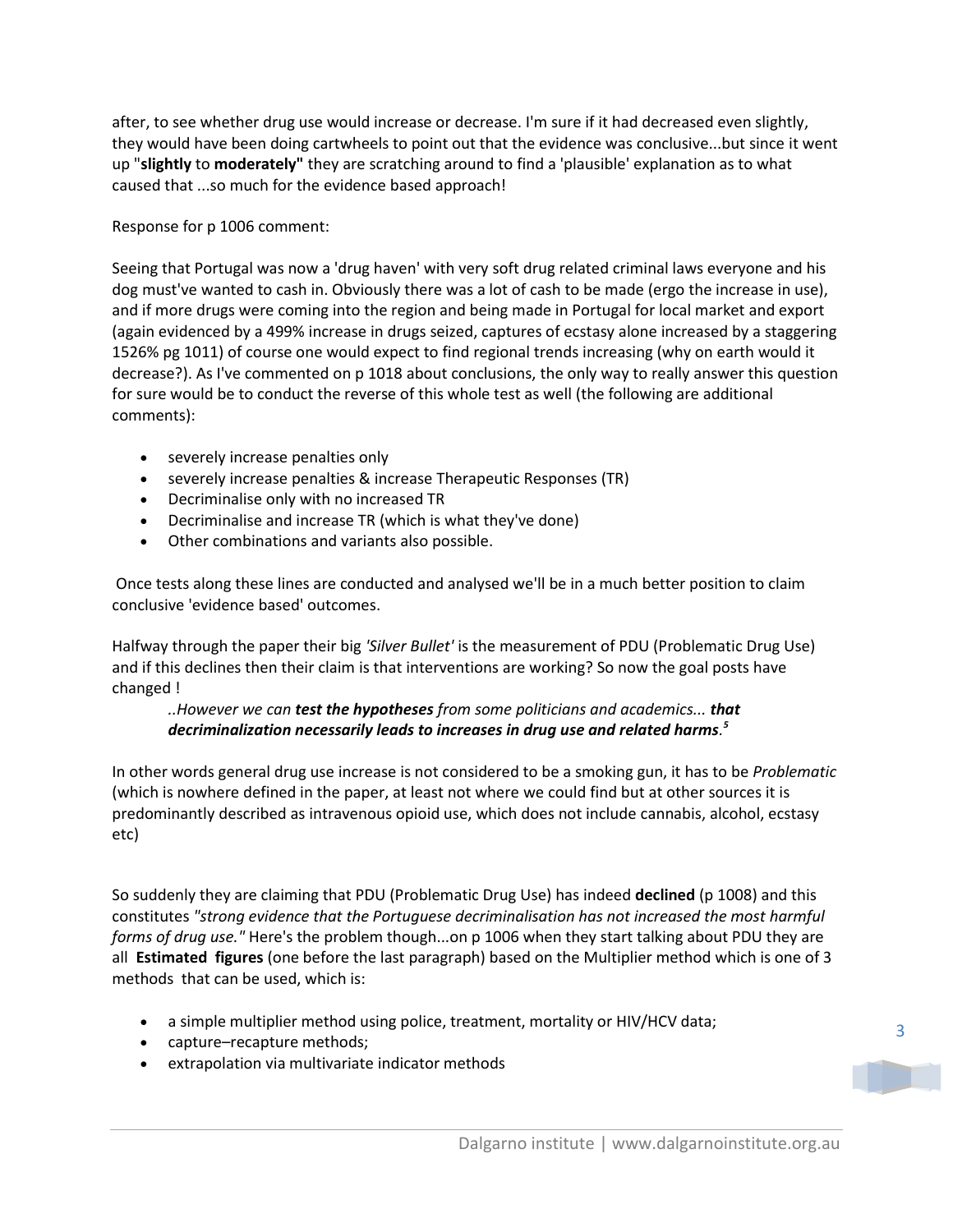## <http://www.emcdda.europa.eu/stats07/PDU/methods>

The numbers derived are the estimate. It is still only an **estimate** and there could be any number of reasons why less numbers are in those categories. Also what happens when you use the other two methods? That's not even talked about...yet the website above says:

*"Many of the available estimates are based on results from more than one estimation method, thereby adding to their reliability"*

# *Basically for their estimates to be considered to be reliable they need to include more than one estimation method, which they do not!*

# **So the Silver Bullet, which is an estimate, is worded to sound like it is a communicating evidence based fact. So when they use the term 'evidence based' to bolster their argument - it's merely an evidentiary smoke screen.**

Another interesting piece of information worth noting is that Spain's user arrests begin to increase prodigiously after Portugal introduces decriminalization (from around 8000 in 1998 to around 26000 in 2007 - 350% increase!) but its trafficking arrests remain at around the 1000 mark for the whole 9 years! Surely this must raise some serious 'red flags'? What is disturbing is that this is touted as having little or nothing to do with the Portugal venture and outrageously dismissed as being totally unrelated because this is a 'regional trend'. Again the selection of evidence, framing of data and bounding of debate, relegate a key juxtapose that challenges the findings to seeming irrelevance – as if any reasonable person is that stupid!

Considering that these are two neighbouring countries and considering the massive 499% increase in trafficking offenders caught in Portugal , you don't have to be erudite to **Estimate** that maybe, just maybe, the Spaniards are getting their 'junk' from over the border? *'Nah, totally unlikely!'* he taunts sarcastically!

One very interesting reported fact (not estimated this time) is that numbers of **drug related offenders**  (crimes committed under the influence of drugs/or to fund drug consumption) have dropped in Portuguese prisons. So if anything they have this to crow about, but they don't make a big deal of it, other than to say that there has been an overall reduction in the burden of drug related offenders in the criminal justice system.

**No reasons for this are put forward.** Possibly because in the very next paragraph they discuss the 499% overall increase in drug seizures and obviously this would mean more people being prosecuted under a different category than **'drug related offenders'.** These are now more serious crimes of trafficking which aren't decriminalised.

# **The other side of the coin!**

The following is a paper written by Drug Free America citing the evaluation carried out on the Portugal Decriminalisation experiment by the Chairman of the Association for a Drug Free Portugal. As you will clearly see the 'evidence' is of a very different type and tenor.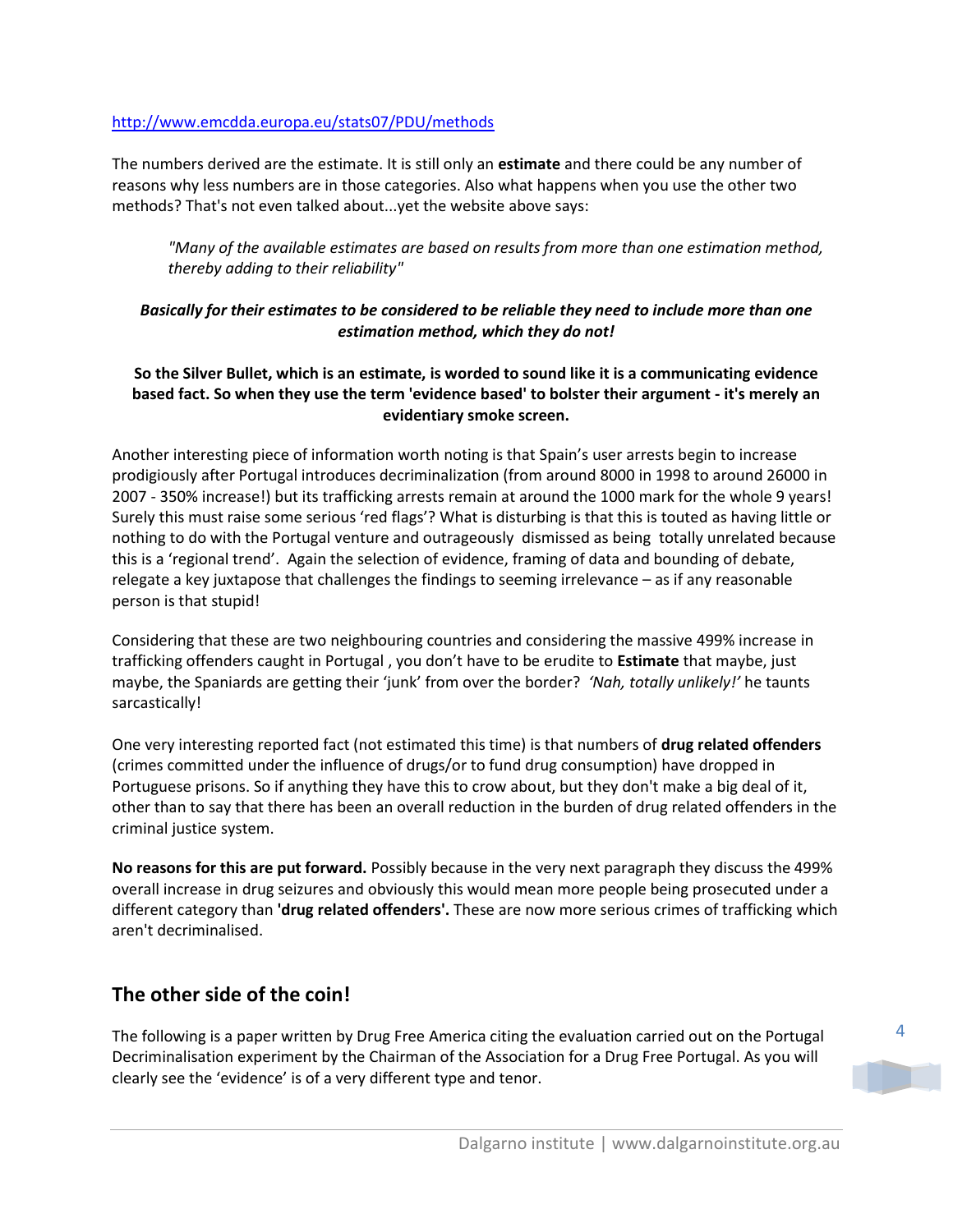#### *PORTUGAL - THE TRUTH ABOUT DRUG DECRIMINALIZATION*

*As reported by Manuel Pinto Coelho, Chairman of APLD, Portugal*

*Drug use was decriminalized in Portugal in the year 2000? Was it a resounding success? Not according to Manuel Coelho, Chairman of the Association for a Drug-Free Portugal and member of the International Task Force on Strategic Drug Policy. He reports the following:*

- *Portugal remains the country with the highest incidence of IDU (Injection Drug Users) related AIDS and is the only country in Europe with an increase; 703 newly diagnosed infections followed from a distance by Estonia with 191 and Latvia with 108 reported cases.*
- *The number of new cases of HIV/AIDS and Hepatitis C in Portugal recorded 8 times the average found in other EU countries.*
- *Homicides related to drug use have increased 40%, and is the only EU country to show an increase from 2000 to 2006.*
- *Portugal recorded a 30% increase in drug overdose deaths, and along with Greece, Austria and Finland has one of the worst records in the EU, one every two days.*
- *The number of deceased individuals that tested positive for drugs (314) in 2007 registered a 45% rise, "…..climbing fiercely after 2006 (216)."*
- *Behind Luxembourg, Portugal is the European country with the highest rate of consistent drug users and IV heroin dependents. (Portuguese Drug Situation Annual Report 2006)*
- *Drug use increased 4.2% between 2001-2007, with life time use going from 7.8% to 12% (66% increase.) Individual drug use grew as follows:*

| Cannabis       | 12.4 to 17% (37% increase)  |
|----------------|-----------------------------|
| Cocaine        | 1.3 to 2.8% (215% increase) |
| <b>Heroine</b> | .7 to 1.1% ( 57% increase)  |
| Ecstasy        | .7 to 1.3% (85% increase)   |

(Report of Portuguese IDT 2008)

 *While cocaine and amphetamine consumption rates have doubled, drug seizures of cocaine have increased sevenfold between 2001 and 2006, sixth highest in the world. (World Drug Report, June 2009)*

*Says Coelho, "The statistical results have been insidiously manipulated by institutions controlled by the government. The banner of "harm reduction" cannot be an ideology and an end in itself. It is extremely disturbing to promote the correct use of drugs safely….." He goes on to say that 70% of Portuguese addicts are in treatment programs that simply substitute one drug for another, and subject countless addicts to a life of dependency.*

*SO MUCH FOR HARM REDUCTION!*  **6**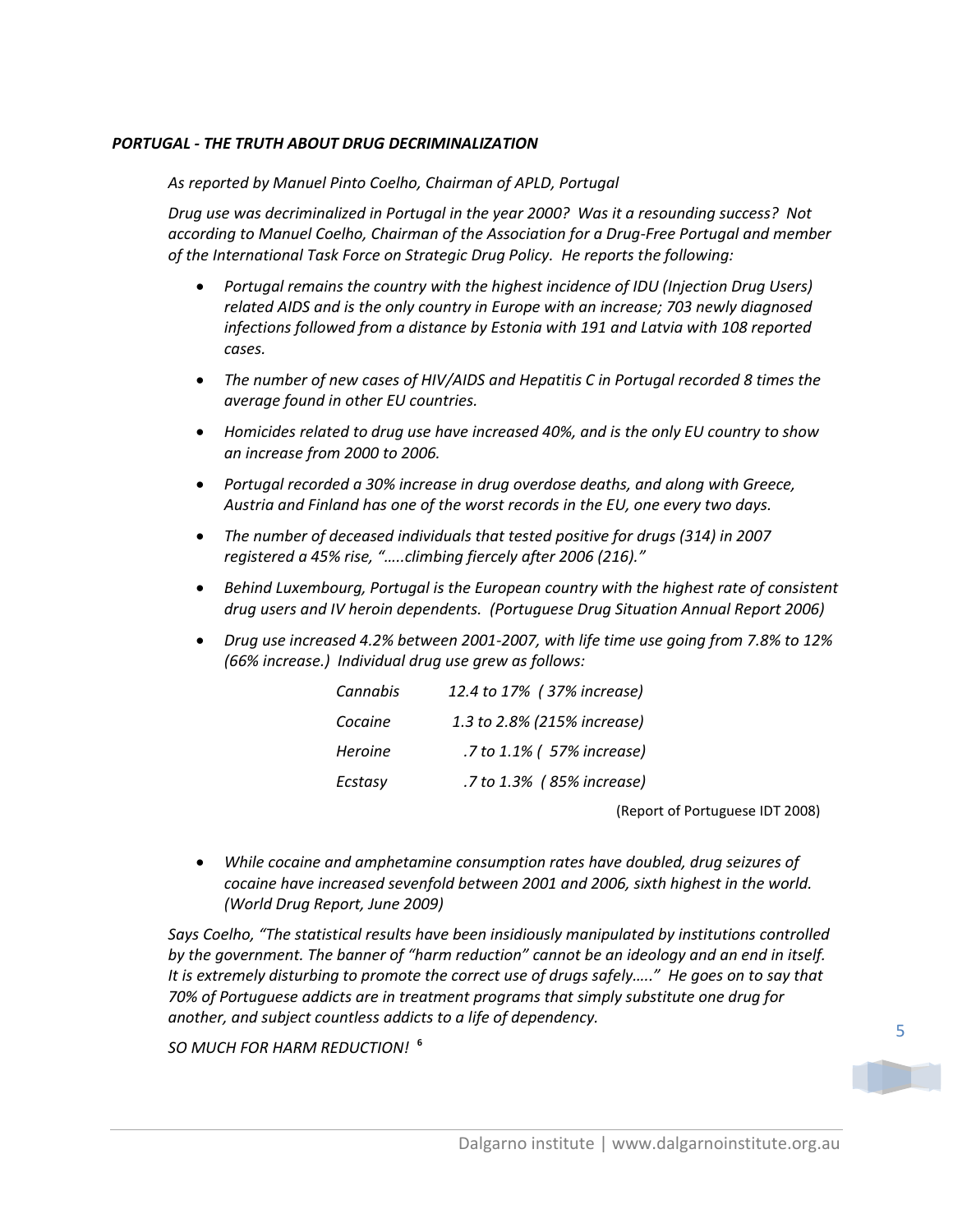# **Conclusion**

So how should we conclude this brief, but important foray into the ever increasingly cloudy world of 'evidence based' data? Should we launch into vitriolic declarations such as those that come from misguided people who believe they have a 'better way', such as with Mr. Nadelmann? As we have seen, when the dust settles, when the noisy and chaotic maelstrom of lobbyist 'spin' has subsided, we are back to a culture destroying problem that will not get better when we make it easier and simpler to access illicit drugs.

If we are not positioning our cultures to unequivocally declare that illicit drugs are a scourge and should never be granted any status other than illegal, we will only push our emerging generation and the culture they will create, further down the every slippery slope of dysfunction. This outcome can never, must never be the result of, or aided by, those who have been given responsibility to govern our communities. All governments should be about the protection of that which brings function and wellbeing to the community and never about the protection or worse, promotion of that which wreaks a destructive toll on its people, individually or collectively. Decriminalization is at best an idea, it is not a solution.

**Dirk Francke** – AOD Counselor and Education Officer, Dalgarno Institute

**Shane Varcoe** – Executive Director, Dalgarno Institute.

#### **Endnotes**

- **1.** ABC 7:30 Report **War on drugs** Australian Broadcasting Corporation Broadcast: 23/11/2010 Reporter: Tracy Bowden (Taken from transcript)
- **2.** ibid
- **3.** *WHAT CAN WE LEARN FROM THE PORTUGUESE - DECRIMINALIZATION OF ILLICIT DRUGS?* By Caitlin Elizabeth Hughes\* and Alex Stevens (doi:10.1093/bjc/azq038 BRIT. J. CRIMINOL. (2010) 50, 999– 1022 Advance Access publication 21 July 2010)
- **4.** Ibid
- **5.** op cit
- **6.** Morgan Roger, Exec Director of the Coalition for a Drug-Free California www.drugfreecalifornia.org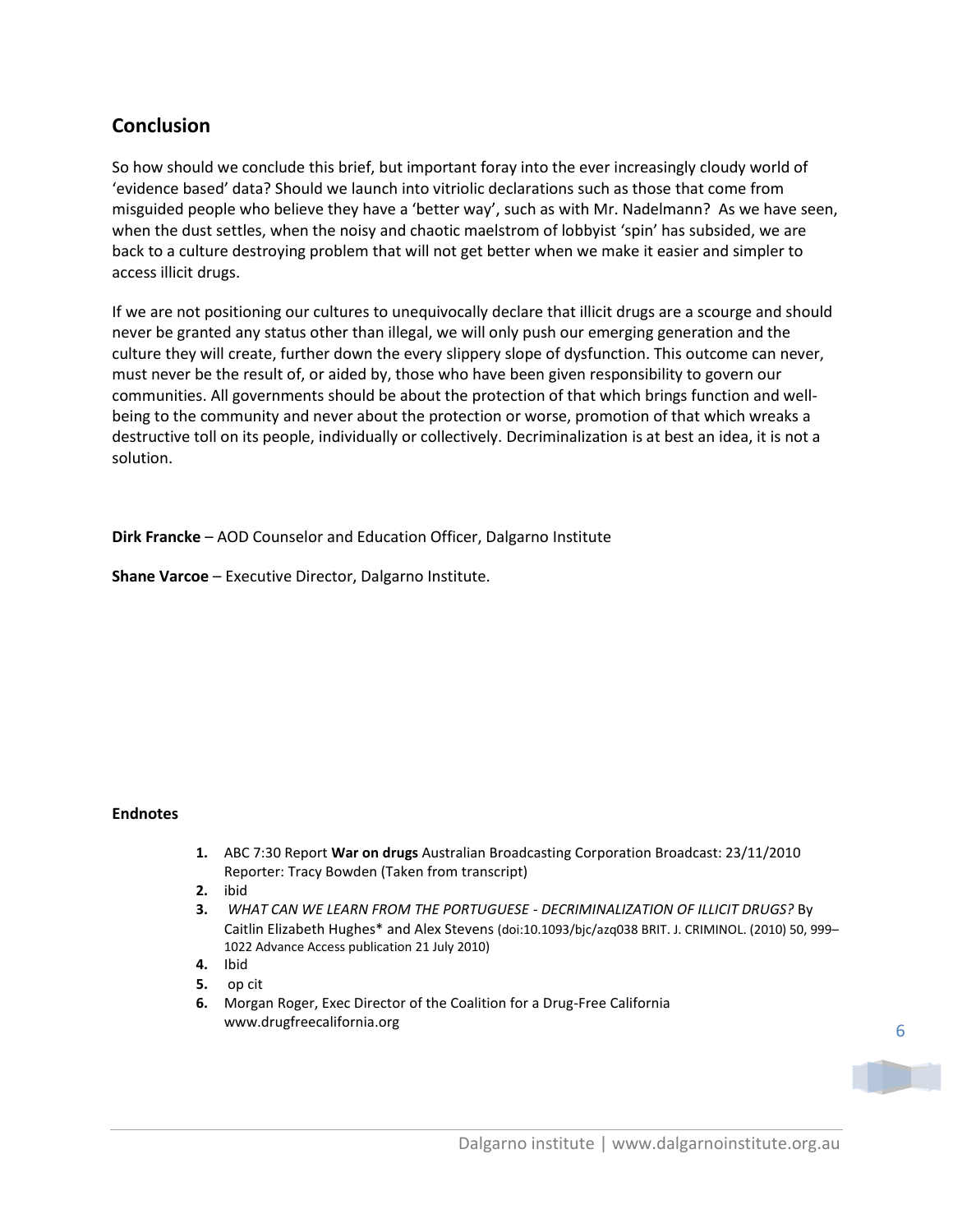# *Appendix*

## **Portugal's Drug Use after decriminalisation an inventory of Facts**

# *FACT # 1*

The number of new cases of HIV / AIDS and Hepatitis C in Portugal recorded among drug users is eight (8) times the average found in other member states of the European Union.

"Portugal keeps on being the country with the most cases of injected drug related AIDS (85 new cases per one million of citizens in 2005, while the majority of other EU countries do not exceed 5 cases per million) and the only one registering a recent increase. 36 more cases per one million of citizens were estimated in 2005 comparatively to 2004, when only 30 were referred." (EMCDDA - November 2007)

## *FACT # 2*

Since the implementation of decriminalization in Portugal, the number of homicides related to drug use has increased 40%.

"Portugal was the only European country to show a significant increase in homicides between 2001 and 2006." (WDR - World Drug Report, 2009)

#### *FACT # 3*

"With 219 deaths by drug 'overdose' a year, Portugal has one of the worst records, reporting more than one death every two days. Along with Greece, Austria and Finland, Portugal is one of the countries that recorded an increase in drug overdose by over 30% in 2005". (EMCDDA November 2007)

#### *FACT # 4*

The number of individuals that tested positive for drugs (314) at the Portuguese Institute of Forensic Medicine in 2007 registering a 45% rise from 2006 (216). This represents the highest number since 2001 - averaging almost one death per day. This reinforces a growth of the drug trend since 2005. (Portuguese IDT - November 2008)

#### *FACT # 5*

"Portugal has the second highest rate of consistent drug users and IV heroin dependents". (Portuguese Drug Situation Annual Report, 2006)

#### *FACT #6*

Between 2001 and 2007, drug use increased 4.2%, while the percentage of people who have used drugs (at least once) in life, increased from 7.8% to 12%. The following statistics are reported:

Cannabis: from 12.4% to 17%

Cocaine: from 1.3% to 2.8%

Heroine: from 0.7% to 1.1%